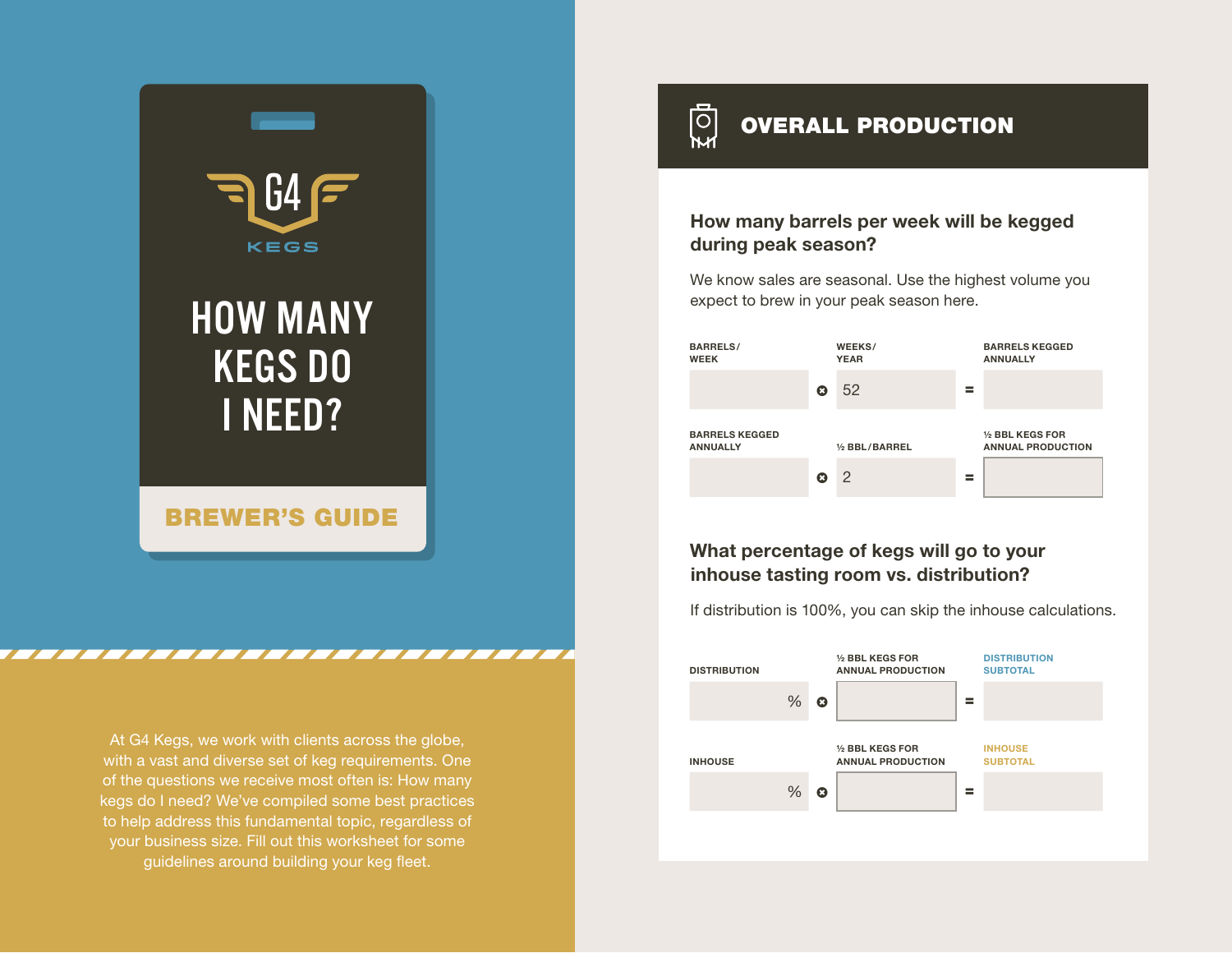

## In distribution, what is your average keg turnaround time?

Your keg turnaround time in distribution is impacted by various factors—including distribution radius *(especially* whether it is in-state vs. out-of-state), distribution partner, and how quickly you wash/fill your kegs.

If you're unsure, the average is about 7 weeks. That's 1 week empty at the brewery, 1 week held at the brewery, 3 weeks out in distribution, and 2 weeks empty waiting to get back to you.



*\*Note: 10% is an industry average keg loss rate, and only applies to kegs in distribution (since you don't expect many inhouse kegs to walk out the door).*

 $\Box$  DISTRIBUTION  $\Box$  DISTRIBUTION

## Inhouse, what is your average keg turnaround time?

Many factors can influence your inhouse keg turnaround timeline as well—including the size of your brewing system, production schedule, how quickly you're selling product, and how often you clean kegs.

If you're unsure, the average is about 4 weeks. That's 1 week of kegs waiting to be filled, 1 week on draft, 1 week for cleaning, and 1 week clean and ready to be filled again.

If you're selling product quickly, adjust to 2–3 weeks. If it's taking you a little longer to get through kegs or clean them, adjust to 5–6 weeks.



The Grand Total  $\rightarrow$